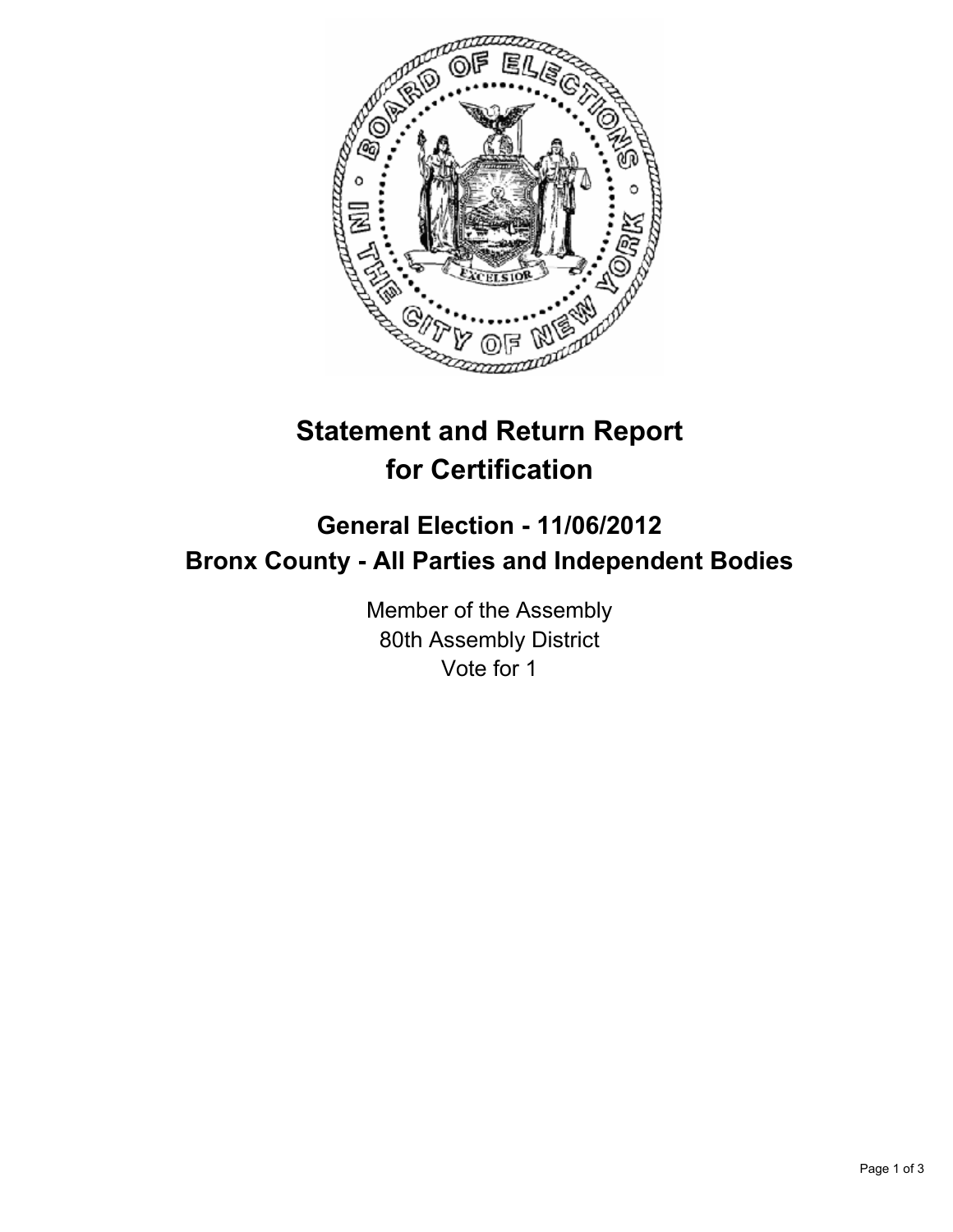

### **Assembly District 80**

| <b>PUBLIC COUNTER</b>                                    | 28,617           |
|----------------------------------------------------------|------------------|
| <b>EMERGENCY</b>                                         | 0                |
| ABSENTEE/MILITARY                                        | 860              |
| <b>FEDERAL</b>                                           | 141              |
| SPECIAL PRESIDENTIAL                                     | 0                |
| <b>AFFIDAVIT</b>                                         | 3,339            |
| <b>Total Ballots</b>                                     | 32,957           |
| Less - Inapplicable Federal/Special Presidential Ballots | (141)            |
| <b>Total Applicable Ballots</b>                          | 32,816           |
| MARK GJONAJ (DEMOCRATIC)                                 | 22,386           |
| NICOLE J. TORRES (REPUBLICAN)                            | 2,600            |
| PATRICK A. MCMANUS (CONSERVATIVE)                        | 861              |
| NAOMI RIVERA (WORKING FAMILIES)                          | 2,186            |
| <b>WILLIAM EDSTROM (GREEN)</b>                           | 274              |
| ANDY KING (WRITE-IN)                                     | 1                |
| ANN FLORES (WRITE-IN)                                    | 1                |
| ERNEST WYTAH (WRITE-IN)                                  | 1                |
| JESSICA BLANCO (WRITE-IN)                                | 1                |
| <b>JOSE RODRIGUEZ (WRITE-IN)</b>                         | 1                |
| MARK MJONAH (WRITE-IN)                                   | $\boldsymbol{2}$ |
| MATTHEW CRUZ (WRITE-IN)                                  | 1                |
| MATTHEW MICHAEL CRUZ (WRITE-IN)                          | 1                |
| MOHAMED ABUBELIL (WRITE-IN)                              | 1                |
| SHANIKA LIVINGSTON (WRITE-IN)                            | 1                |
| UNATTRIBUTABLE WRITE-IN (WRITE-IN)                       | 5                |
| <b>Total Votes</b>                                       | 28,323           |
| Unrecorded                                               | 4,493            |